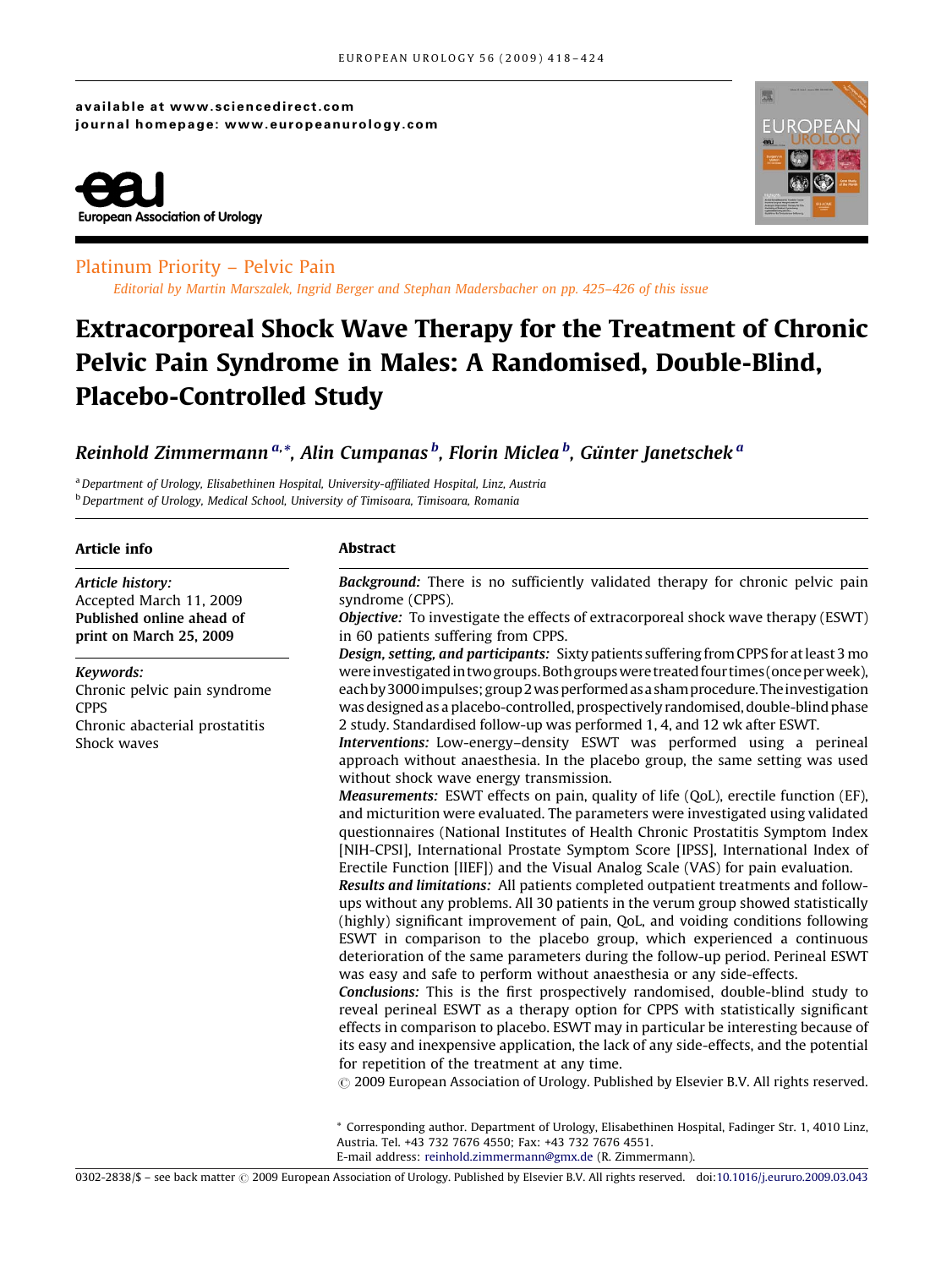#### 1. Introduction

The incidence of chronic pelvic pain syndrome (CPPS) is increasing [\[1,2\],](#page-5-0) and the vast majority of male patients suffer from this abacterial form [\[3,4\].](#page-5-0) Recently, an incidence of almost 14% was found among >5000 male urologic outpatients, whereas incidence had been estimated to be only 4.5% [\[5\].](#page-5-0) The disease reveals substantial morbidity comparable to that of angina pectoris, Crohn's disease, or the status after a heart attack. Disease-typical restrictions are pain sensations most commonly in the prostate, testes, groin, back, pelvic floor, and suprapubic region [\[6\].](#page-5-0)

The functional CPPS-like symptoms, such as disturbances of micturition and erectile function (EF), can have a crucial diminishing effect on quality of life (QoL) that may be even greater than the pain itself [\[7–9\].](#page-5-0) The pathophysiology is almost entirely unknown. Previous infections, pelvic floor hypertension, local chemical alterations, and perfusion disturbances are under discussion [\[10\].](#page-5-0) Even the role of the prostate in CPPS is questionable [\[11,12\]](#page-5-0) because women can also develop CPPS-like symptoms [\[13\].](#page-5-0) Neurobiologic and psychiatric factors could play a further role. In a murine model, autoimmune prostatitis induced long-lasting pelvic pain, and the origin could clearly be assigned to the prostate [\[14\].](#page-5-0) Prolonged smooth muscle contraction in the bladder and prostate resulting from  $\alpha_1$ adrenergic ( $\alpha_1$ -ADR) activation may aggravate the symptoms further [\[15\]](#page-5-0). The presence of nanobacteria discovered in CPPS sufferers has opened a completely new field of possible aetiologic factors [\[16\]](#page-6-0).

According to the actual National Institutes of Health (NIH) classification [\[17\],](#page-6-0) CPPS (type IIIB, Fig. 1) is characterised by the lack of signs of infection in urine and sperm as well as by the specific symptoms (Fig. 2). Routine diagnostic procedure is still debatable, and the clinical diagnosis of CPPS is made in light of complaints, microbiologic findings, and exclusion of more severe, relevant diseases [\[18\]](#page-6-0).

No causal or standardised treatment is available at present [\[19\]](#page-6-0). Various agents, such as analgesics, antiphlogistics, antibiotics,  $\alpha$ -receptor blockers, and  $5\alpha$ -reductase

|                                                 | <b>Acute bacterial prostatitis</b> |  |  |  |  |  |
|-------------------------------------------------|------------------------------------|--|--|--|--|--|
| II Chronic bacterial prostatitis                |                                    |  |  |  |  |  |
|                                                 | <b>III CPPS</b>                    |  |  |  |  |  |
| <b>IIIA</b>                                     | <b>Inflammatory CPPS</b>           |  |  |  |  |  |
| <b>TITB</b>                                     | <b>Noninflammatory CPPS</b>        |  |  |  |  |  |
| <b>IV Asymptomatic inflammatory prostatitis</b> |                                    |  |  |  |  |  |

Fig. 1 – Prostatitis classification of the National Institutes of Health (NIH).

CPPS = chronic pelvic pain syndrome.

inhibitors (5-ARIs) are used individually and in various combinations [\[20,21\]](#page-6-0). A certain group of patients may benefit mostly from  $\alpha$ -blockers [\[22\],](#page-6-0) and there is no rational basis for the widespread use of antibiotics [\[23\].](#page-6-0) We need to address the lack of evidence or objective measurement of effectiveness for each of these treatments. Side-effects may predominate over possible treatment effects, thus minimising the benefit to the patient.

Physiotherapy, trigger-point massage, electromagnetic treatment, and acupuncture have already been used for CPPS [\[24\].](#page-6-0) Orthopaedic pain syndromes, fractures, and wound healing disorders are successfully treated by lowenergy extracorporeal shock wave therapy (ESWT). Shock waves could reduce passive muscle tone and improve the range of movement in upper-arm contractures caused by stroke [\[25\]](#page-6-0). Ischaemic dysfunctional myocardial areas could be reperfused by local application of shock waves [\[26\].](#page-6-0) In an initial feasibility study, we were able to show that shock waves are easily applicable by perineal approach without side-effects, achieving significant improvement of CPPS-related symptoms, particularly with regard to pain [\[27\].](#page-6-0) The encouraging results of this firstever study necessitated a more objective approach for investigating ESWT by a placebo-controlled, double-blind, randomised trial.

| $\mathbf{I}$                                    | <b>Acute bacterial prostatitis</b> | <b>Acute (urinary tract) infection</b>                                                      |  |  |  |
|-------------------------------------------------|------------------------------------|---------------------------------------------------------------------------------------------|--|--|--|
|                                                 | II Chronic bacterial prostatitis   | <b>Chronic/repeated (urinary tract) infection</b>                                           |  |  |  |
| <b>III CPPS</b>                                 |                                    | Pelvic area paresthesia/pain >3 mo, no<br>evidence of bacteria                              |  |  |  |
| <b>IIIA</b>                                     | <b>Inflammatory CPPS</b>           | White blood cells in prostate fluid, urine,<br>seminal fluid                                |  |  |  |
| <b>IIIB</b>                                     | <b>Noninflammatory CPPS</b>        | No white blood cells in prostate fluid, urine,<br>seminal fluid                             |  |  |  |
| <b>IV</b> Asymptomatic inflammatory prostatitis |                                    | White blood cells in prostate fluid, urine,<br>seminal fluid, prostatic tissue; no symptoms |  |  |  |

Fig. 2 – Prostatitis classification of the National Institute of Health (NIH): clinical criteria. CPPS = chronic pelvic pain syndrome.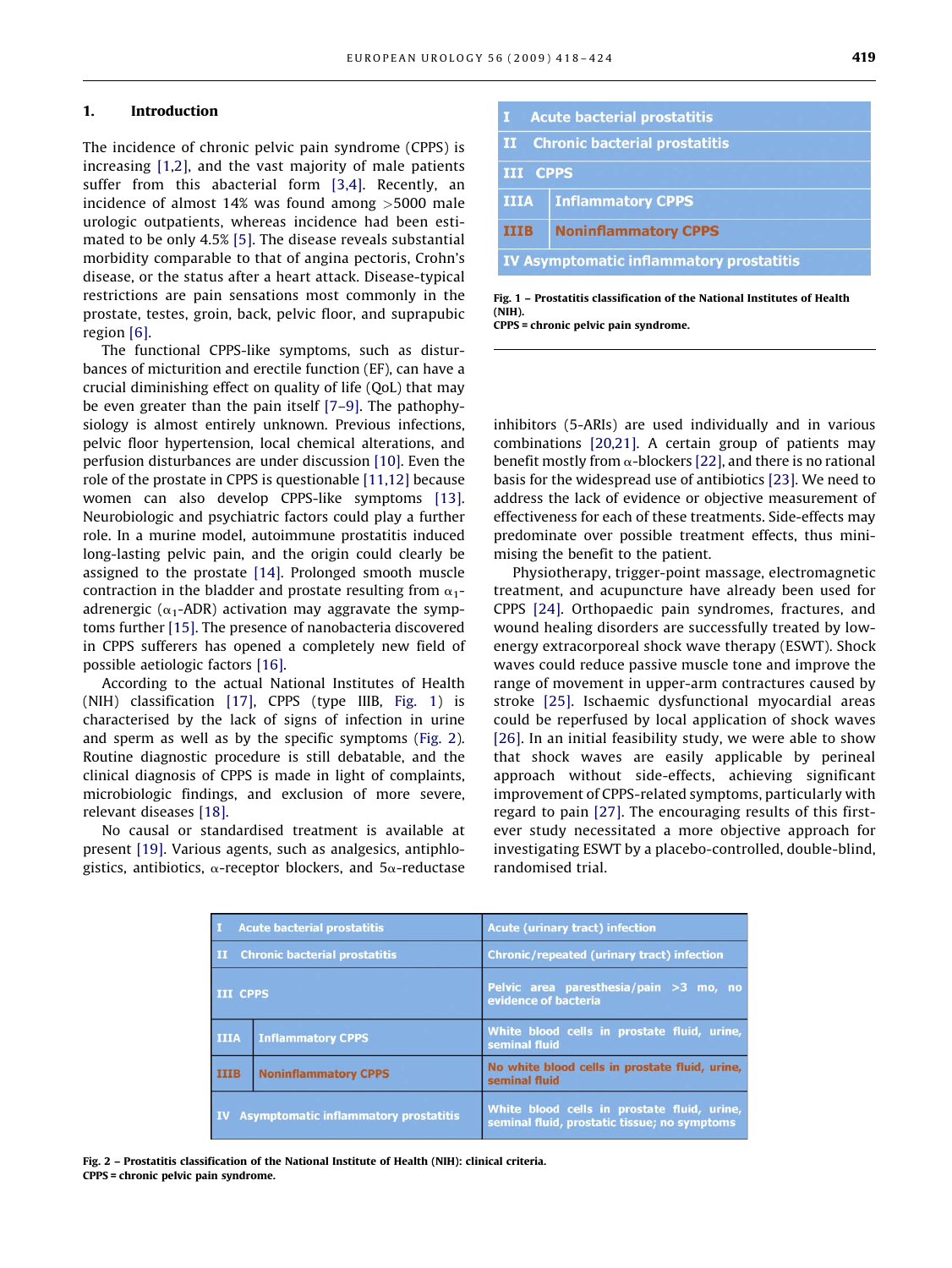

Fig. 3 – Extracorporeal shock wave therapy for chronic pelvic pain syndrome: flow chart. CPPS = chronic pelvic pain syndrome; DRE = digital rectal examination; ESWT = extracorporeal shock wave therapy; PCa = prostate cancer.

#### 2. Patients and methods

Patients with type IIIB prostatitis (CPPS) of at least 3 mo duration and no evidence of bacteria in urinary and seminal culture tests (criteria according NIH classification) were eligible for the study. Prostate cancer (PCa) was ruled out clinically and serologically prior to therapy. The study protocol (Fig. 3) was approved by the local ethical committee after approval of the general CPPS study by the committees of two medical universities in Germany and Austria. Patients provided informed consent. No other treatments were permitted during the study and follow-up periods.

Prostate-specific antigen (PSA) testing, digital rectal examination (DRE), and transrectal ultrasound of the prostate (TRUS) had been performed prior to study enrolment to rule out other pathologies. All patients were randomised for placement in the verum group or the placebo group prior to treatment. The verum patients received one perineally applied ESWT treatment weekly (3000 pulses each; maximum total energy flow density:  $0.25$  mJ/mm<sup>2</sup>; frequency: 3 Hz) for 4 wk. Treatment parameters were determined by different urologic and nonurologic case studies and publications. The device used for the study was a standard electromagnetic shock wave unit with a focused shock wave source (Duolith SD1, Storz Medical, Tägerwilen, Switzerland). The focus zone penetration depth was in the range of 35–65 mm (Fig. 4),



Fig. 4 – Characteristics of the transducer.

which meant that the shock wave focus could be placed in the prostate and pelvic floor from the perineum easily. The position of the shock wave transducer was changed after every 500 pulses to scan virtually the entire prostatic and pelvic floor region. According to the focus geometry of the transducer head, we could not fail to strike the prostatic region when placing the transducer perineally.

The placebo treatment was performed with the same therapy head, which was also fitted with a placebo stand-off. This stand-off contained shock wave–absorbing material, a layer of air, and air-filled microspheres. Performance of the placebo stand-off was validated by measuring the output pressure in a laboratory setup. The setting was identical to the verum treatment. The blinding included the specification that neither the patient nor the investigator/follow-up observer was aware of placebo or verum assignment.

The follow-up schema included clinical examinations and the questionnaire-based reevaluation of QoL and complaints at 1, 4, and 12 wk following ESWT. The degree of pain was evaluated using the Visual Analog Scale (VAS, 0–10). CPPS-related complaints were investigated using the NIH-developed Chronic Prostatitis Symptom Index (NIH-CPSI). Micturition conditions were examined using the International Prostate Symptom Score (IPSS); the International Index of Erectile Function (IIEF) was used for self-assessment of potency function.

The data sets were examined by descriptive analysis methods. The characteristic values, such as mean values plus or minus standard errors (SE) and median values, are listed in [Table 2](#page-3-0) for all investigated times (0, 1, 4, and 12 wk). SE is defined as the standard deviation (SD) divided by the square root of the patient number (ie, 30 per treatment path). In most instances, the data sets are not normally distributed, so the differences in medians are used to assign the effect of therapy. The significance of differences in before and after states were evaluated using the Wilcoxon signed rank test with  $p = 0.05$ . The Mann-Whitney test was used in case of the significance for the placebo–verum relationship, also with  $p = 0.05$ . All statistical analyses were carried out using the statistical software package Sigma Stat 3.1 (Systat Software Inc, San Jose, CA, USA).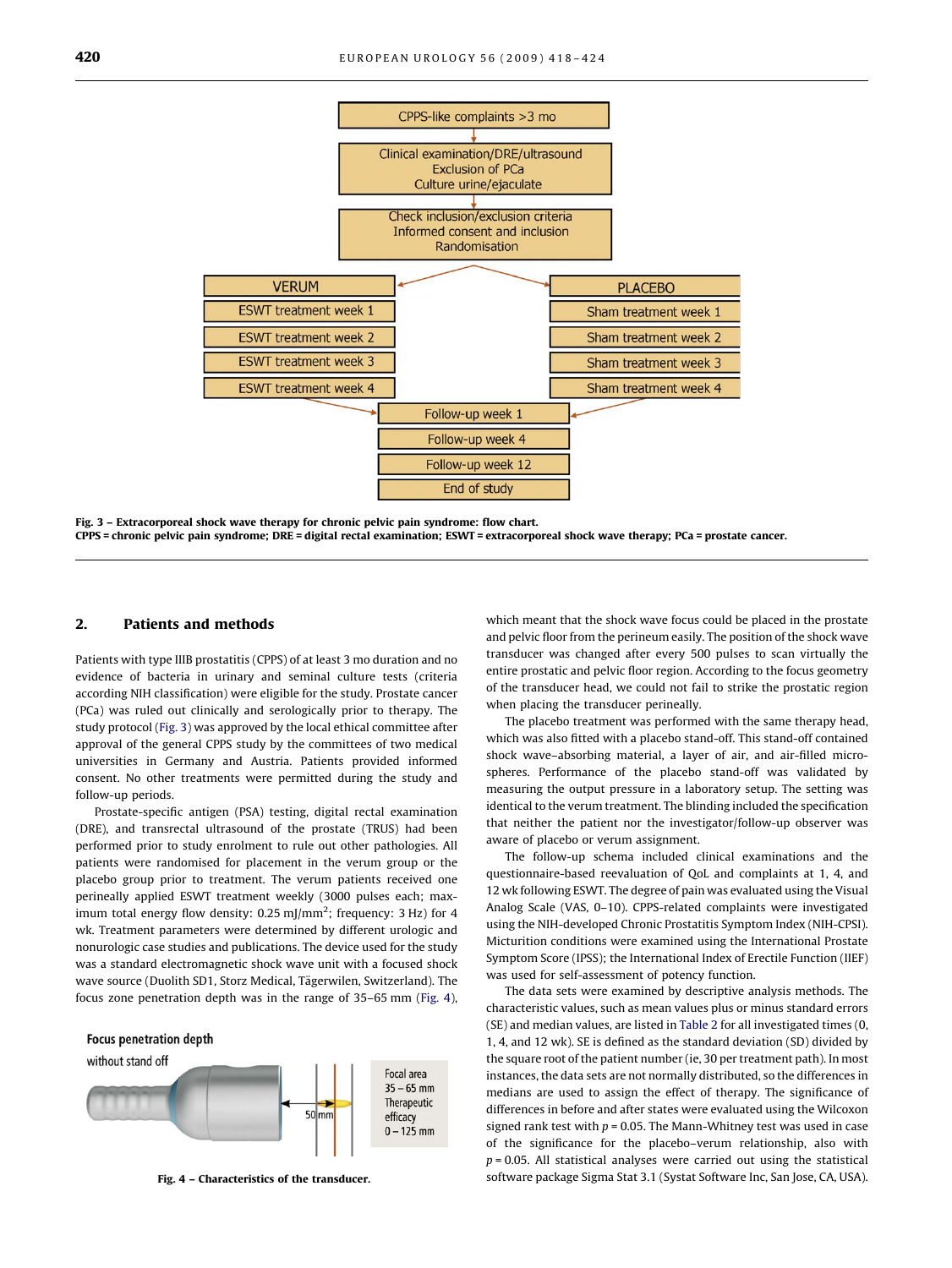<span id="page-3-0"></span>

|  |  |  | Table 1 – Changes in parameters for the sham and verum treatment groups |
|--|--|--|-------------------------------------------------------------------------|
|--|--|--|-------------------------------------------------------------------------|

| Parameter                                  | Placebo Rel. change %<br>(median values) | Significant changes | Verum Rel. change %<br>(median values) | Significant changes   |
|--------------------------------------------|------------------------------------------|---------------------|----------------------------------------|-----------------------|
| IPSS $(1 \text{ wk})$ -IPSS $(\text{pre})$ | $\Omega$                                 | No ( $p = 0.947$ )  | $-15.6$                                | Yes ( $p < 0.001$ )   |
| $IPSS (4wk)$ -IPSS (pre)                   | $\bf{0}$                                 | No ( $p = 0.631$ )  | $-18.8$                                | Yes ( $p \le 0.001$ ) |
| IPSS $(12wk)$ -IPSS $(pre)$                | $\Omega$                                 | No ( $p = 0.280$ )  | $-25$                                  | Yes ( $p \le 0.001$ ) |
| $IIEF (1 wk) - IIEF (pre)$                 | $\Omega$                                 | No ( $p = 0.959$ )  | 10.5                                   | Yes ( $p = 0.029$ )   |
| $IIEF (4wk) - IIEF (pre)$                  | $\Omega$                                 | No ( $p = 0.894$ )  | 5.3                                    | Yes ( $p = 0.034$ )   |
| $IIEF (12wk) - IIEF (pre)$                 | $\bf{0}$                                 | No ( $p = 0.569$ )  | 5.3                                    | Yes ( $p = 0.036$ )   |
| CPSI (1 wk)–CPSI (pre)                     | $\Omega$                                 | No ( $p = 0.935$ )  | $-16.7$                                | Yes ( $p \le 0.001$ ) |
| $CPSI$ (4wk)– $CPSI$ (pre)                 | 2.1                                      | No ( $p = 0.865$ )  | $-16.7$                                | Yes ( $p < 0.001$ )   |
| $CPSI (12wk)$ – $CPSI$ (pre)               | 4.2                                      | No ( $p = 0.935$ )  | $-16.7$                                | Yes ( $p \le 0.001$ ) |
| VAS $(1 \text{ wk})$ -VAS $(\text{pre})$   | $-16.7$                                  | No ( $p = 0.151$ )  | $-33.3$                                | Yes ( $p \le 0.001$ ) |
| VAS $(4 \text{ wk})$ -VAS $(\text{pre})$   | $\Omega$                                 | No ( $p = 0.865$ )  | $-50$                                  | Yes ( $p \le 0.001$ ) |
| VAS (12 wk)–VAS (pre)                      | $\bf{0}$                                 | No ( $p = 0.227$ )  | $-50$                                  | Yes ( $p \le 0.001$ ) |
|                                            |                                          |                     |                                        |                       |

CPSI = Chronic Prostatitis Symptom Index; IIEF = International Index of Erectile Function; IPSS = International Prostate Symptom Score; VAS = Visual Analog Scale.

#### 3. Results

The average age in the verum group was 42 yr (range: 22–52) and in the placebo group was 43 yr (range: 34–61). Because of the wide variety of treatments most patients had received prior to ESWT, it did not seem meaningful to stratify the patients based on these criteria. Prostate volume was not obtained because it had been proven in the preceding feasibility study to be without influence on the treatment outcome.

The placebo group did not show any significant alterations of the median values of IPSS, IIEF, CPSI, and VAS over the follow-up period. In contrast, all these values revealed statistically significant improvement in the verum group. This discrepancy could verify that ESWT is effective in the treatment of CPPS, at least within a limited period of time. Whereas the parameters in the verum group improved continuously after ESWT, the condition of the untreated patients remained stable (CPSI) or even worsened (IPSS, IIEF, VAS), which may reflect the natural course of the disease in the long run.

In the verum group, IPSS improved by 15% after 1 wk and by 25% after 12 wk. IIEF showed an improvement between 5.3% and 10.5% at the same intervals, and the CPSI improved continuously by 16.7%. All patients with a decline in CPSI of  $\geq$ 5 (*n* = 13, 43.3%) were exclusively found in the verum group. The VAS showed the clearest improvement (33%) after 1 wk, even reaching 50% after 4 and 12 wk. All alterations were statistically significant with respect to the pretreatment value as well as with respect to the placebo group parameters. No side-effects were observed in any patients during the treatment and follow-up periods. Detailed parameters are shown in Tables 1 and 2.

| Table 2 – Results: mean values for the sham and verum treatment groups |  |
|------------------------------------------------------------------------|--|
|------------------------------------------------------------------------|--|

| Parameter       | Range:<br>placebo | Normal test:<br>placebo | Mean value:<br>placebo | Median value:<br>placebo | Range:<br>verum | Normal test:<br>verum | Mean value:<br>verum | Median value:<br>verum |
|-----------------|-------------------|-------------------------|------------------------|--------------------------|-----------------|-----------------------|----------------------|------------------------|
| IPSS pre        | $13.0 - 21.0$     | Failed                  | $16.10 \pm 0.38$       | 16.00                    | $10.0 - 20.0$   | Passed                | $15.83 \pm 0.39$     | 16.00                  |
| IPSS 1 wk       | $12.0 - 22.0$     | Passed                  | $16.10 \pm 0.39$       | 16.00                    | $10.0 - 17.0$   | Passed                | $13.53 \pm 0.45$     | 13.50                  |
| IPSS4wk         | $10.0 - 22.0$     | Passed                  | $16.27 \pm 0.43$       | 16.00                    | $9.0 - 16.0$    | Passed                | $12.90 \pm 0.30$     | 13.00                  |
| IPSS 12 wk      | $12.0 - 24.0$     | Failed                  | $17.03 \pm 0.55$       | 16.00                    | $10.0 - 15.0$   | Passed                | $12.53 \pm 0.31$     | 12.00                  |
| <b>IIEF</b> pre | $11.0 - 23.0$     | Passed                  | $17.13 \pm 0.68$       | 18.00                    | $12.0 - 23.0$   | Passed                | $18.27 \pm 0.60$     | 19.00                  |
| IIEF1 wk        | $10.0 - 22.0$     | Failed                  | $17.13 \pm 0.61$       | 18.00                    | $16.0 - 23.0$   | Failed                | $20.17 \pm 0.42$     | 21.00                  |
| IIEF4wk         | $11.0 - 21.0$     | Failed                  | $17.33 \pm 0.57$       | 18.00                    | $14.0 - 23.0$   | Failed                | $20.07 \pm 0.44$     | 20.00                  |
| IIEF 12 wk      | $10.0 - 22.0$     | Failed                  | $16.83 \pm 0.59$       | 18.00                    | $16.0 - 23.0$   | Passed                | $20.17 \pm 0.32$     | 20.00                  |
| CPSI pre        | $21.0 - 32.0$     | Failed                  | $25.07 \pm 0.48$       | 24.00                    | $7.0 - 27.0$    | Failed                | $23.20 \pm 0.66$     | 24.00                  |
| CPSI 1 wk       | $16.0 - 33.0$     | Failed                  | $24.77 \pm 0.56$       | 24.00                    | $5.0 - 24.0$    | Failed                | $19.93 \pm 0.58$     | 20.00                  |
| CPSI 4 wk       | $22.0 - 34.0$     | Failed                  | $24.97 \pm 0.44$       | 24.50                    | $6.0 - 25.0$    | Failed                | $19.53 \pm 0.57$     | 20.00                  |
| CPSI 12 wk      | $21.0 - 32.0$     | Failed                  | $25.00 \pm 0.50$       | 25.00                    | $6.0 - 24.0$    | Failed                | $19.70 \pm 0.67$     | 20.00                  |
| VAS pre         | $4.0 - 8.0$       | Failed                  | $5.73 \pm 0.20$        | 6.00                     | $1.0 - 7.0$     | Failed                | $5.33 \pm 0.26$      | 6.00                   |
| VAS 1 wk        | $3.0 - 8.0$       | Failed                  | $5.30 \pm 0.22$        | 5.00                     | $1.0 - 6.0$     | Failed                | $3.63 \pm 0.22$      | 4.00                   |
| VAS 4 wk        | $3.0 - 8.0$       | Failed                  | $5.73 \pm 0.20$        | 6.00                     | $1.0 - 5.0$     | Failed                | $3.03 \pm 0.20$      | 3.00                   |
| VAS12wk         | $2.0 - 8.0$       | Failed                  | $6.13 \pm 0.26$        | 6.00                     | $1.0 - 6.0$     | Failed                | $3.13 \pm 0.28$      | 3.00                   |

CPSI = Chronic Prostatitis Symptom Index; IIEF = International Index of Erectile Function; IPSS = International Prostate Symptom Score; VAS = Visual Analog Scale.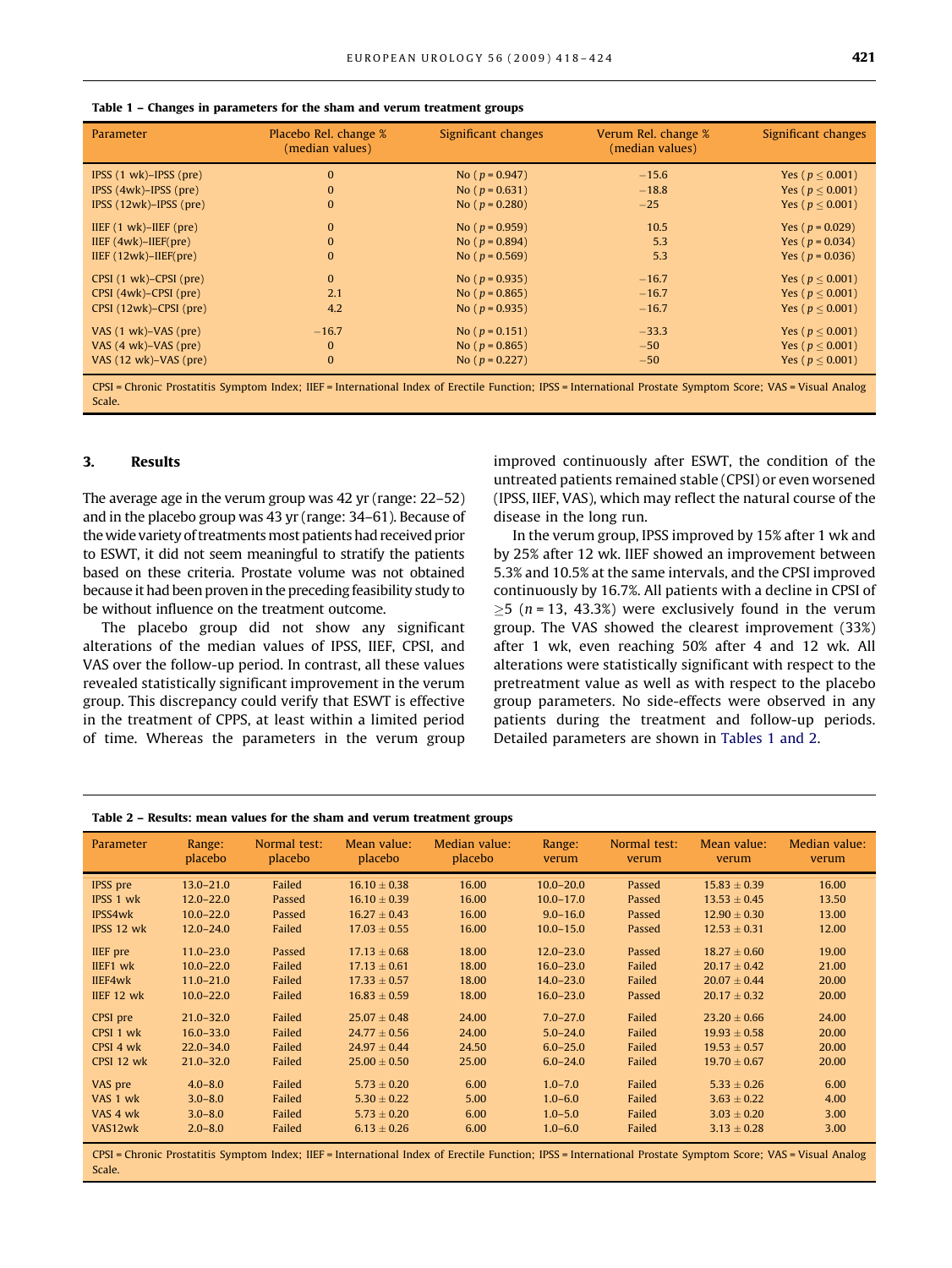#### 4. Discussion

Because of the lack of efficacy of the majority of drug-based therapies, new options for CPPS treatment are of broad interest. Individual therapies are being increasingly scrutinised in relation to their effects. Regrettably, the pathophysiologic backgrounds remain unclear at present, which makes the search for the most effective therapy even more difficult and necessitates a multimodal therapy approach [\[28,29\].](#page-6-0)

CPPS is assumed either to be a myofascial pain syndrome or to involve neurologic components, thus leading to dysfunctional effects. Many of the complaints may be closely associated with the autonomic nervous system and the interplay between smooth and cross-striated muscles. Previous inflammations occurring via the sympathetic end plate may lead to pain via nociceptive nerve endings and receptors. The prostate seems to have at least a particular role in the pathophysiology of CPPS.

Certain kinds of psychological stress may provoke abnormal electromyographic activity and myofascial pain syndromes. Different coping and environmental factors are of outstanding importance for the successful adjustment of patients with CPPS [\[30\]](#page-6-0).

Generally, the effects of extracorporeal shock waves on living tissue consist of transformation of mechanical signals into biochemical or molecular-biologic signals that again induce particular alterations within cells (mechanotransduction). Many possible ESWT effects are currently under discussion: Hyperstimulation of nociceptors and interrupting the flow of nerve impulses could lead to pain alleviation. ESWT is able to increase local microvascularisation as well as reduce muscle tone and spasticity.

Shock waves can possibly influence the neuroplasticity of the human pain memory: The prolonged lack of effective pain therapy could lead to a reinforcement of negative impulses (pain) in the brain. Long-term fixation of these impulses could result in the development of a particular pain memory. By triggering minimal pain impulses, ESWT could break through this negative-conditioned pain memory by resetting the pain [\[31\]—](#page-6-0)an approach based on the neuron-holographic brain model. It defines the healing effects of ESWT by selective erasing of pathologic reflex patterns and might explain the possibility of influencing areas of pain localised at a distance from the treatment locus.

The results obtained concur with numerous investigations, particularly in the field of orthopaedics. There is a relatively long history of ESWT for painful illnesses of different origins, particularly for chronic plantar fasciitis, which is at present probably the best-evaluated ESWT indication [\[32–36\].](#page-6-0) The manner of application, clinical results, and range of side-effects are largely concordant to our present investigation. Besides orthopaedics, there are no similar studies about painful illnesses to which we could refer. In urology and for CPPS, very few comparable studies are to be found regarding shock wave application or study design. Therefore, we cannot really refer to comparable urologic applications.

In contrast with our first study, subjective urination conditions improved significantly for the entire follow-up period of 12 wk. Subjectively perceived urination quality is obviously impaired by CPPS. According to IPSS, the patients showed mainly obstructive symptoms. The interpretation of this effect is of course limited because IPSS reveals only subjective changes. Therefore, we will include in future uroflowmetry and urodynamic evaluation for a subgroup of patients to objectify these results.

The improvement of the IIEF was another unexpected result. It may be explained by the comprehensible fact that the general improvement in QoL also has a positive impact on sexual function, which is well known to be markedly reduced among CPPS patients [\[37\].](#page-6-0) Pain reduction can naturally support the functionality of erection and the individual capacity for enjoying sexuality in general. Furthermore, some facts do indeed suggest that local (penile) application of shock waves could possibly have positive effects on erectile tissue.

The most important parameter both clinically and with respect to daily life was pain, which we were able to reduce significantly in this study. Satisfyingly, the effect of the pain reduction continued over the entire follow-up period and was even intensified after 4 and 12 wk.

As expected, pain alleviation led to an improvement in CPPS-specific QoL. The CPSI could be improved for the whole follow-up time, whereas the symptoms of the patients in the placebo group became even worse. According to recent literature, an improvement of approximately 30% of the pain scale represents a clinically important difference [\[38\]](#page-6-0) that makes the improvement achieved in this study relevant for daily life. A six-point decline in the CPSI total score represents the optimal threshold for predicting treatment response [\[39\].](#page-6-0) By using ESWT as a monotherapy, we were able to reach a mean five-point decline—not optimal according to the mentioned definition but nevertheless having clinical importance for the patients [\[40\].](#page-6-0) It is of particular importance that all patients showing a CPSI score decline of  $\geq$ 5 (43.3%) were exclusively in the verum group, a fact that we think underscores the effectiveness of shock wave treatment.

The anticipated placebo effect could not be observed in this investigation. The reasons for this lack remains speculative, particularly because the study was conducted in a strict double-blind setting. The efficacy of blinding, however, has not been assessed.

Many studies have shown that directing the shock waves to the most tender point in comparison to exclusive ultrasound targeting leads to the best results [\[32\].](#page-6-0) This fact and the verification of intra-/periprostatic shock wave focus, when the transducer is placed perineally (as obtained in our previous feasibility study), allowed us to omit ultrasound guidance, which simplified the ESWT sequence considerably.

For the present study, the follow-up duration has so far been restricted to 12 wk. We are continuing to evaluate the patients at 6 and 12 mo after the end of ESWT treatment to obtain long-term results, particularly because of the good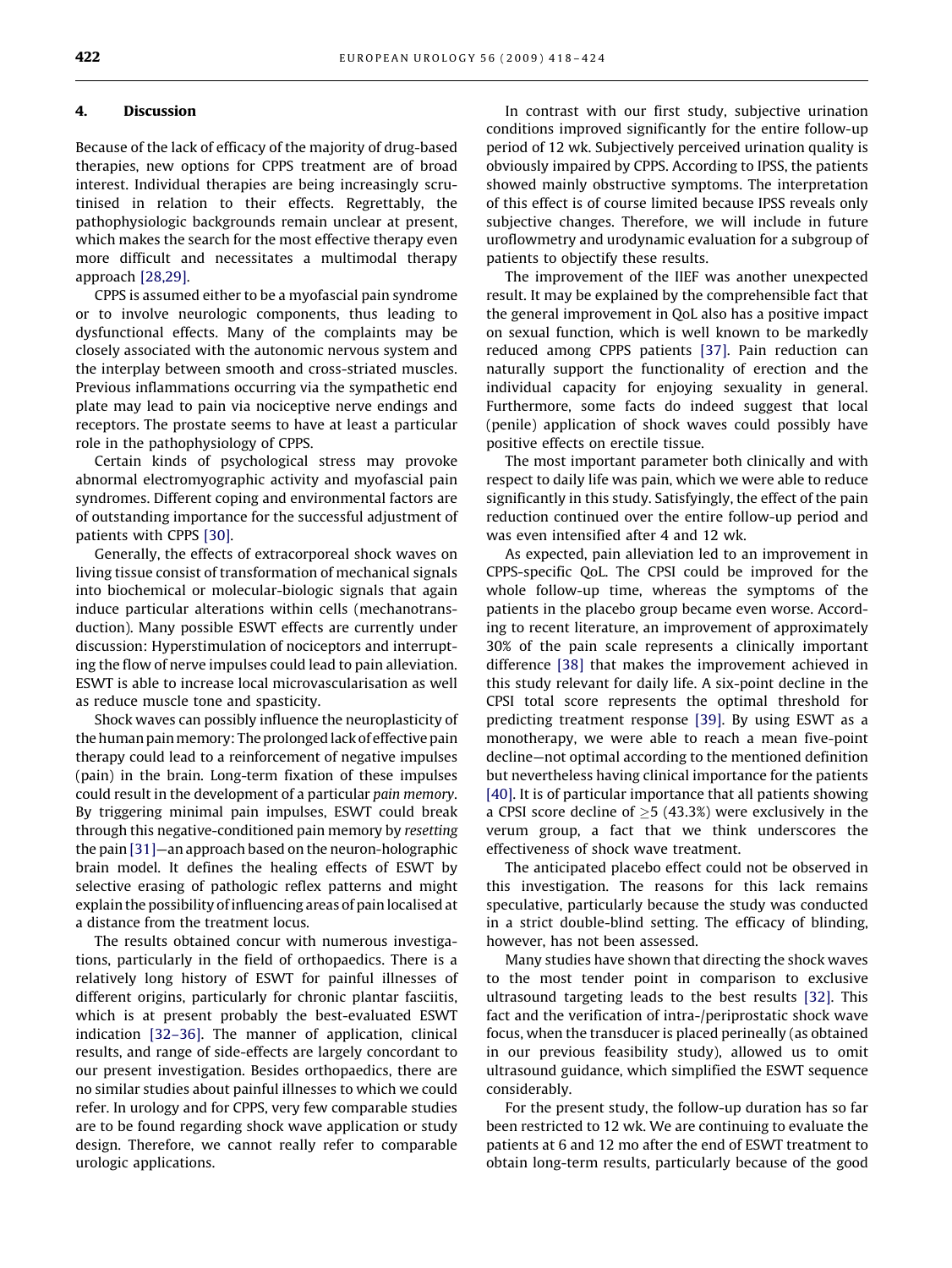<span id="page-5-0"></span>results and because most shock wave therapies usually require a longer period of time to show clinically significant effects on pain relief.

As proven in many investigations, the total applied ESWT energy significantly influences the final outcome. Therefore, ESWT effect can be considered dose dependent [\[33\]](#page-6-0). Our treatment schedule is partly empirical but similar to various nonurologic schematas, with proven efficiency and a very low or absent side-effect rate [\[32,34–36\].](#page-6-0) In urology, we do not have comparable investigations to refer to besides our own study [\[27\]](#page-6-0). In future, the treatment regime will be adapted in the light of the results observed at any stage of follow-up to obtain more objective treatment procedures. It might be possible, for example, to extend the intervals between the treatments by a significant extent to intensify the time-dependent tissue influence of ESWT and prolong the treatment effects. Because of the lack of any therapyspecific side-effects and the ease of application, it would be possible in theory to repeat the ESWT cycle at any time. Therefore, patients whose complaints become worse again after ESWT will be treated by a second cycle in the context of a separate study.

The major strength of this study is certainly the randomised, double-blind design, including the placebocontrolled group. Additionally, this investigation has not been performed by the original workgroup that introduced ESWT for CPPS into clinical practice but by an independent centre with members who had no personal interest in the establishment of this new therapy.

#### 5. Conclusions

ESWT could be of significant importance in the treatment of CPPS (type IIIB prostatitis) because of the straightforwardness of its application and the lack of any appreciable sideeffects. With ESWT, it has been possible for the first time to establish a rapid and therefore financially appealing outpatient CPPS therapy option (1) that uses a standard unit, (2) that can be repeated as often as required, and (3) that requires little expenditure in terms of either time or personnel. An additional advantage lies with the local application to the affected region compared with the systemic load caused by drugs (eg, analgesics), which typically leads to not-inconsiderable side-effects, especially when administered over longer periods of time.

Author contributions: Reinhold Zimmermann had full access to all the data in the study and takes responsibility for the integrity of the data and the accuracy of the data analysis.

Study concept and design: Zimmermann.

Acquisition of data: Cumpanas, Miclea.

Analysis and interpretation of data: Cumpanas, Zimmermann.

Drafting of the manuscript: Zimmermann.

Critical revision of the manuscript for important intellectual content: Janetschek.

Statistical analysis: Zimmermann.

Obtaining funding: None.

Administrative, technical, or material support: Zimmermann. Supervision: Janetschek, Miclea. Other (specify): None.

Financial disclosures: I certify that all conflicts of interest, including specific financial interests and relationships and affiliations relevant to the subject matter or materials discussed in the manuscript (eg, employment/ affiliation, grants or funding, consultancies, honoraria, stock ownership or options, expert testimony, royalties, or patents filed, received, or pending), are the following: None.

Funding/Support and role of the sponsor: None.

#### References

- [1] Collins MM, Stafford RS, O'Leary MP, Barry MJ. How common is prostatitis? A national survey of physicians visits. J Urol 1998; 159:1224–8.
- [2] Duloy AM, Calhoun EA, Clemens JQ. Economic impact of chronic prostatitis. Curr Urol Rep 2007;8:336–9.
- [3] Nickel JC. Classification and diagnosis of prostatitis: a gold standard? Andrologia 2003;35:160–7.
- [4] Pontari MA, Ruggieri MR. Mechanisms in prostatitis/chronic pelvic pain syndrome. J Urol 2008;179(Suppl 5):S61–7.
- [5] Bartoletti R, Cai T, Mondaini N, et al., Italian Prostatitis Study Group. Prevalence, incidence estimation, risk factors and characterization of chronic prostatitis/chronic pelvic pain syndrome in urological hospital outpatients in Italy: results of a multicenter case-control observational study. J Urol 2007;178: 2411–5.
- [6] Shoskes DA, Berger R, Elmi A, Landis JR, Porpert KJ, Zeitlin S, Chronic Prostatitis Collaborative Research Network Study Group. Muscle tenderness in men with chronic prostatitis/chronic pelvic pain syndrome: the chronic prostatitis cohort study. J Urol 2008;179: 556–60.
- [7] Schaeffer AJ. Epidemiology and evaluation of chronic pelvic pain syndrome in men. Int J Antimicrob Agents 2008;31(Suppl 1):108– 11.
- [8] Walz J, Perotte P, Hutterer G, et al. Impact of chronic prostatitis-like symptoms on the quality of life in a large group of men. BJU Int 2007;100:1307–11.
- [9] Lee SW, Liong ML, Yuen KH, et al. Adverse impact of sexual dysfunction in chronic prostatitis/chronic pelvic pain syndrome. Urology 2008;71:79–84.
- [10] Pontari MA. Chronic prostatitis/chronic pelvic pain syndrome. Urol Clin North Am 2008;35:81–9.
- [11] Hedelin H, Fall M. Controversies in chronic abacterial prostatitis/ chronic pelvic pain syndrome. Scand J Urol Nephrol 2008;42:198– 204.
- [12] Berger RE, Ciol MA, Rothman I, Turner JA. Pelvic tenderness is not limited to the prostate in chronic prostatitis/chronic pelvic pain syndrome (CPPS) type IIIA and IIIB: comparison of men with and without CP/CPPS. BMC Urol 2007;7:17.
- [13] Marszalek M, Wehrberger C, Temml C, Ponholzer A, Berger I, Madersbacher S. Chronic pelvic pain and lower urinary tract symptoms in both sexes: analysis of 2749 participants of an urban health screening project. Eur Urol 2009;55:499–508.
- [14] Rudick CN, Schaeffer AJ, Thumbikat P. Experimental autoimmune prostatitis induces chronic pelvic pain. Am J Physiol Regul Integr Comp Physiol 2008;294:R1268–75.
- [15] Nickel JC. Role of alpha1-blockers in chronic prostatitis syndromes. BJU Int 2008;101(Suppl 3):11–6.